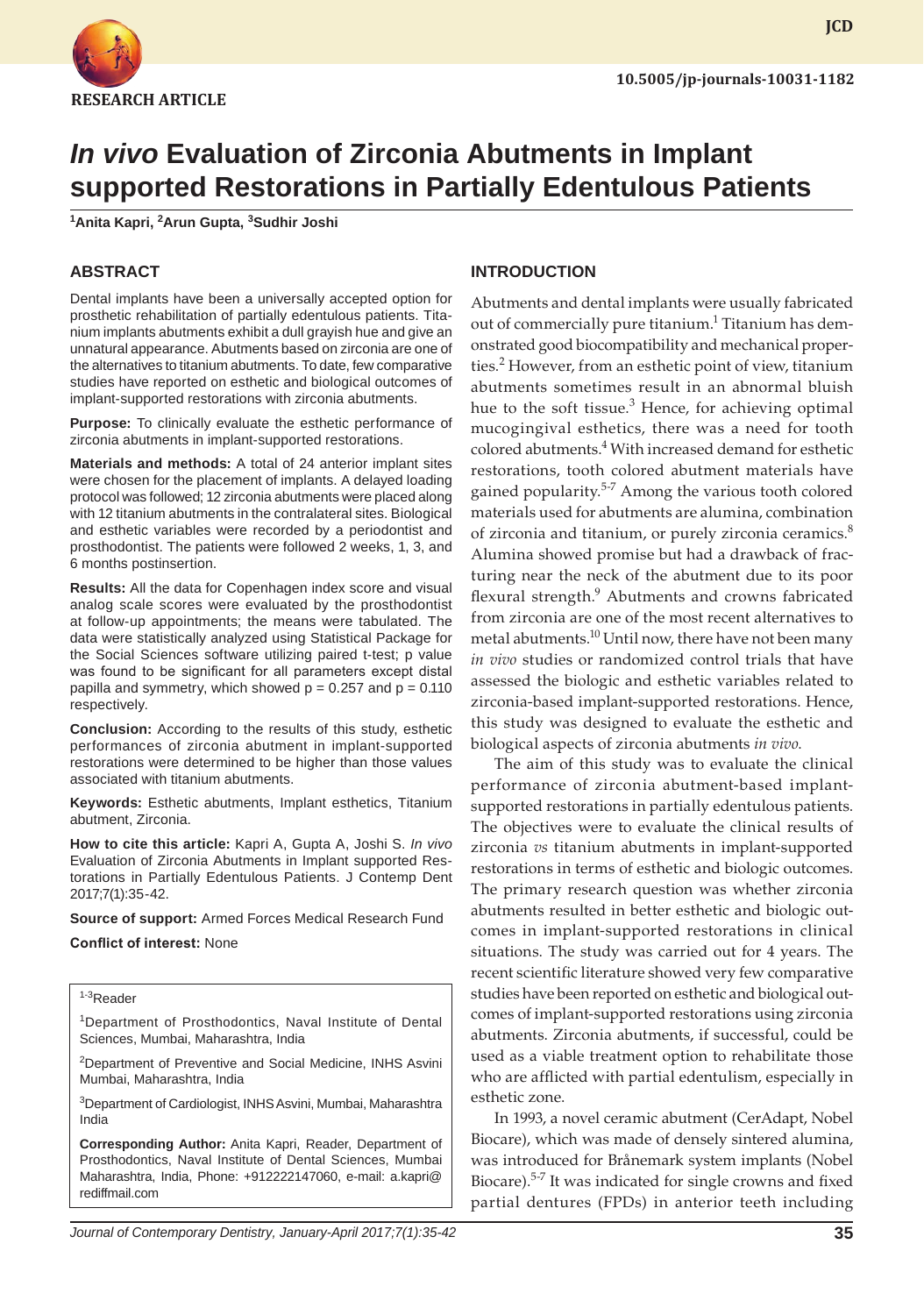premolar regions with documented evidence of encouraging results with prospective clinical studies. $^{11,12}$ 

Furthermore, abutments made of densely sintered yttrium-stabilized zirconia were introduced for use as support for implant-supported single-tooth crowns.<sup>13,14</sup> Alumina as well as zirconia was characterized by tissue compatibility,<sup>15</sup> low corrosion potential, low thermal conductivity, and superior mechanical properties compared with conventional ceramics.<sup>16-19</sup> Moreover, zirconia has a flexural strength and fracture toughness almost twice as high as alumina.<sup>20</sup> Zirconia has been considered to be a promising ceramic abutment as it has high flexural strength (1,400 MPa) and desirable optical properties. Through its common use in orthopedics (e.g., hip joint replacements) for many years, the biocompatibility of zirconia has been extensively documented.<sup>21,22</sup> Zirconia abutments are either prefabricated or custom made.<sup>23</sup>

Scarano et al $^{24}$  reported that the degree of coverage by bacteria was 12% for zirconia and 19% for titanium surfaces *in vivo*. They demonstrated that zirconium oxide is a suitable material for implant abutments with a low colonization potential. Manicone et al<sup>25</sup> presented a systematic overview on zirconia ceramics and indicated a high success rate for zirconia FPDs and zirconia implant abutments. Rimondini et al<sup>26</sup> suggested *in vitro* yttria-tetragonal zirconia polycrystal accumulated fewer bacteria than Ti in terms of total number of bacteria and presence of potential putative pathogens, such as rods. Nascimento et al<sup>27</sup> found significant difference in total cell count of *Candida* species between commercially pure titanium and machined pure titanium. An *in vivo* animal study analyzed soft tissue responses to implant abutments made of titanium,  $ZrO<sub>2</sub>$ , Ti, and Au-Pt alloy and established no difference in the soft tissue dimensions between Ti and  $ZrO<sub>2</sub>$  abutments at 2 and 5 months of healing, but a significant difference was found between the two materials and Au-Pt alloy.<sup>28</sup> Similarly, Kohal et al<sup>4</sup> found no difference in soft tissue integration around rough titanium and zirconia implants in a monkey model. Lima et al<sup>29</sup> and Al-Ahmad et al<sup>30</sup> found that Ti and  $ZrO<sub>2</sub>$  surfaces displayed similar biological properties in terms of biofilm composition and bacterial adherence. The attachment, growth pattern, and the hereditic effect of human gingival fibroblasts cultivated on titanium and different zirconia surfaces (smooth and rough) were also investigated. Human gingival fibroblast showed equivalent biological responses to both grooved zirconia ceramic and pure titanium surfaces.<sup>31</sup> van Brakel et al<sup>32</sup> compared the health of the soft tissues toward zirconia and titanium abutments in man, as observed using histological data. No differences in soft tissue health were seen in peri-implant soft tissue adjacent to zirconia and titanium abutment surfaces. Zirconia abutments also showed a high level of

precision fit.<sup>33</sup> With standard internal diameter trichannel connection implants, the maximum load capacity of zirconia abutment was significantly higher than that of the other commercial alumina-based abutments.<sup>34</sup>

In a systematic review of *in vivo* studies of implantsupported restorations by Sailer et al,<sup>35</sup> the rate of marginal bone level exceeding 2 mm was higher for implants supporting metal than for those supporting ceramic abutments. In that systematic review, metal abutments referred to both gold alloy and titanium abutments, and ceramic abutments referred to oxide ceramics, i.e., alumina and zirconia abutments. Rimondini et al $^{26}$ reported lower accumulation and colonization of bacterial plaque on zirconia than on titanium surfaces while comparing plaque accumulation on abutments. Few patients and clinicians have different views regarding esthetics of a restoration.<sup>36</sup> Distal papilla measurements were less reliable than mesial, which may be due to practical limitations to reproduce the distal papilla by photographs.<sup>37</sup> Gingiva biotype and cervical dimension of abutment would also influence papilla dimension.<sup>38,39</sup>

#### **MATERIALS AND METHODS**

The study was carried out on consenting patients aged 18 years or more who had at least two teeth missing in the anterior esthetic zone and desired implant-supported restorations. The inclusion criteria were patients who required tooth replacements with implant-supported restorations, had no contraindications for oral implant treatment, e.g., uncontrolled diabetes, metabolic bone disorders, past radiotherapy in head and neck, current chemotherapy, or other diseases with an influence on bone healing, and who would participate in followup examinations. The study sample was to include 24 implant sites. These sites need to be fully healed (teeth extracted/lost>4 months before implant placement), have adequate bone quality and quantity, have adequate gingival biotype of 1.5 to 2 mm thickness, and opposed by natural teeth or a fixed prosthesis.

The exclusion criteria included conditions requiring chronic antibiotics or steroids, renal failure, severe or uncontrolled metabolic disorder, alcoholism or drug abuse, human immunodeficiency virus infection or smoking >10 cigarettes per day or chewing tobacco, and severe bruxism/clenching or persistent intraoral infection.

Eligible patients would be assessed by clinical examination, medical and dental history, and radiographs (Fig. 1). The clinical and radiological registrations (both panoramic and intraoral periapical radiographs) were performed intra- and postoperatively (Fig. 2). Surgery was performed with local anesthesia under aseptic conditions in an outpatient environment, following the standard flap or flapless technique and abiding by the manufacturer's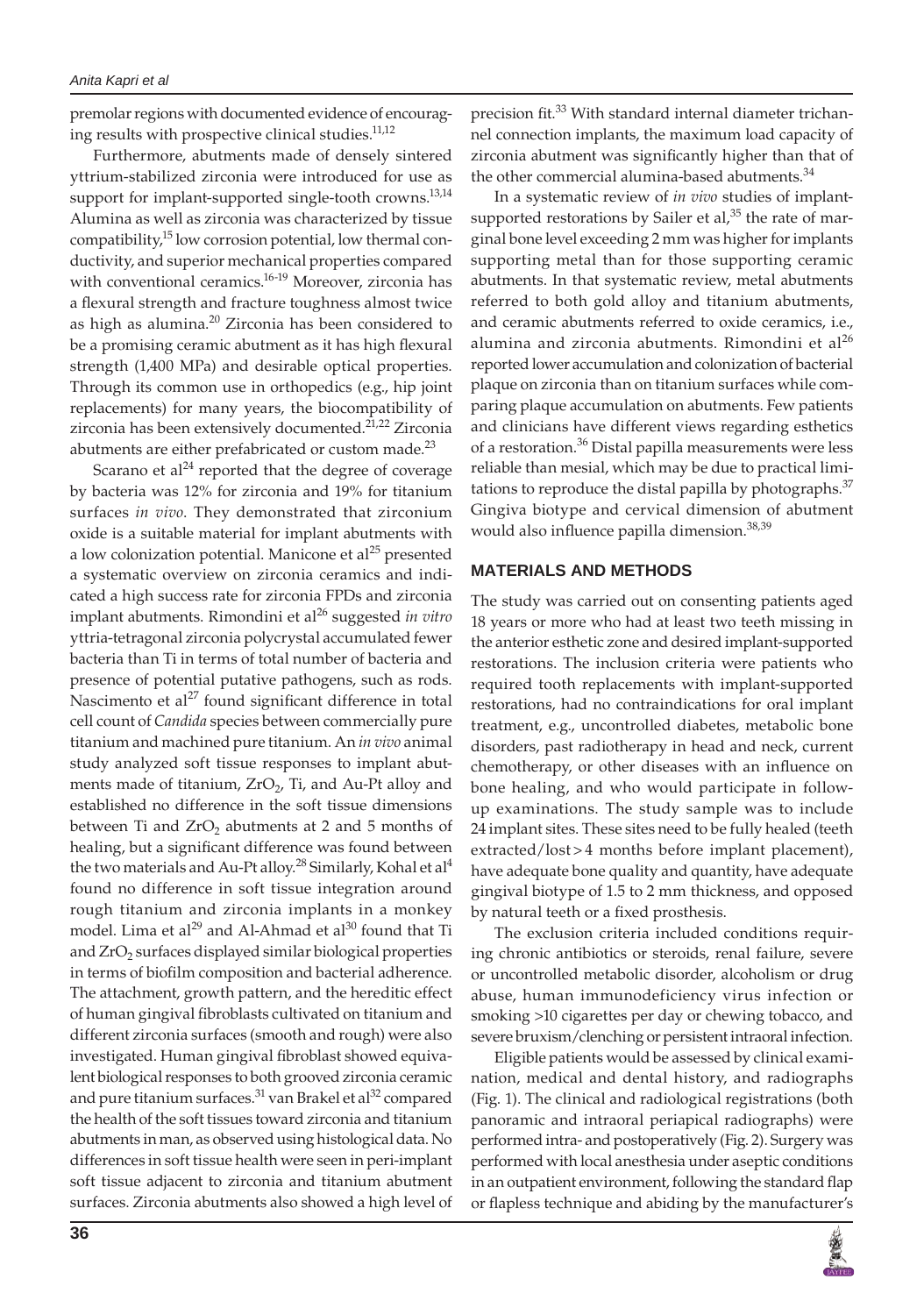*In vivo Evaluation of Zirconia Abutments in Implant supported Restorations in Partially Edentulous Patients*





recommendation on sequential steps in implant placement. Implants were from AB Dental Company, Israel, ranging from 3.3 to 3.5 mm in diameter and 10 to 11.5 mm in length. Any implant lacking primary stability when tested intraoperatively by clinically checking for mobility with the help of blunt-ended instruments was excluded from further study participation. Patients with inadequate bone during surgery were excluded.

The delayed loading protocol was followed for the purpose of the study. Implant site allocation for control or experimental group was done randomly. Healing abutments were placed after 3 months of implant placement. Impressions were made with elastomeric impression materials using impression copings. Twelve anterior implant sites were selected for zirconia abutments and 12 anterior implant sites for titanium abutments, which were used as controls (Fig. 3). The abutments were manufactured by ALB Surgicals (West Patel Nagar, New Delhi, India) with AB implants, Israel. The abutments were placed 2 weeks after healing abutment placement (Fig. 4). The restorations were fabricated thereafter with all ceramic crowns (Fig. 5). All anterior implant sites with zirconia abutments received all ceramic crowns. Biological variables in terms of modified plaque index and esthetic variables (in terms of five criteria of Copenhagen index)



**Fig. 3:** Implant placement orthopantomogram **Fig. 4:** Tooth 11 with titanium abutment and tooth 21 with zirconia abutment



**Fig. 5:** Postoperative intraoral

were recorded by a periodontist and prosthodontist. Variables for Copenhagen index score (CIS) were crown morphology, crown color match, symmetry, mucosal discoloration, and mesial and distal papilla. The examiners were calibrated using dental examination calibration procedure manual (Columbus State Community College) with weighted kappa  $0.64$  to  $1.00$ .<sup>40</sup> The patients were followed up after 2 weeks, 1, 3, and 6 months.

The implants placed were evaluated clinically and radiologically. Criteria for the evaluation were as follows: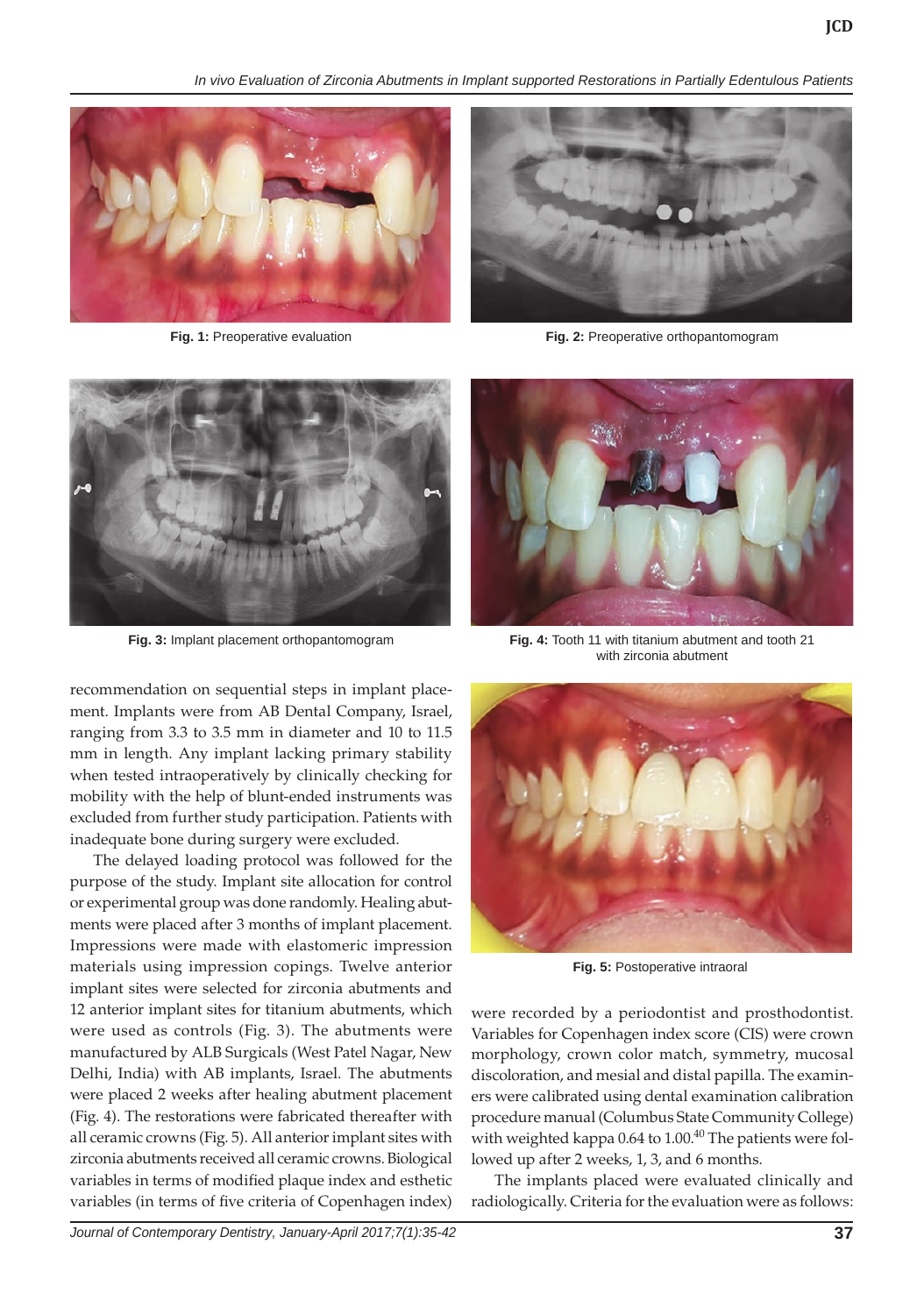#### *Anita Kapri et al*

**Table 1:** Modified plaque index<sup>23</sup>

0: No detection of plaque

- 1: Plaque only recognized by running a probe across the smooth marginal surface of implant
- 2: Plaque can be seen by naked eye
- 3: Abundance of soft matter

**Table 2:** Copenhagen index score<sup>24</sup>

|                             | Copenhagen Index Score                                                                                                                                                                                                                         |  |  |  |  |  |  |  |
|-----------------------------|------------------------------------------------------------------------------------------------------------------------------------------------------------------------------------------------------------------------------------------------|--|--|--|--|--|--|--|
| Harmony and<br>symmetry     | According to facial midline, the tooth axis, and<br>the smile line                                                                                                                                                                             |  |  |  |  |  |  |  |
|                             | Score 1: Optimal symmetry, Score 2: Almost<br>symmetry, Score 3: Asymmetric, Score 4: Very<br>asymmetric                                                                                                                                       |  |  |  |  |  |  |  |
| Crown<br>morphology         | Based on "Ideal Shape" with regards to<br>prominences, surface contours and dimensions<br>of the crown compared with contralateral natural<br>tooth                                                                                            |  |  |  |  |  |  |  |
|                             | Score 1: Optimal, Score 2: Almost optimal,<br>Score 3: Suboptimal, Score 4: Unacceptable                                                                                                                                                       |  |  |  |  |  |  |  |
| Color match<br>of the crown | Comparison of the hue, value, chroma and<br>transluency to natural dentition                                                                                                                                                                   |  |  |  |  |  |  |  |
|                             | Score 1: Optimal, Score: 2: Almost optimal,<br>Score 3: Suboptimal, Score 4: Unacceptable                                                                                                                                                      |  |  |  |  |  |  |  |
| Discoloration<br>of buccal  | The degree of grayish discoloration of marginal<br>mucosa                                                                                                                                                                                      |  |  |  |  |  |  |  |
| mucosa                      | Score 1: No discoloration, Score 2: Light grayish,<br>Score 3: Distinct greyish, Score 4: Visible metal                                                                                                                                        |  |  |  |  |  |  |  |
| Papilla level               | The papilla height mesially and distally                                                                                                                                                                                                       |  |  |  |  |  |  |  |
|                             | Score 1: Papilla filled the entire proximal space,<br>Score 2: At least 1/2 the height of papilla was<br>present, Score 3: Less than 1/2 the height of<br>papilla but there was a convex curvature of<br>papilla present, Score 4: No papilla. |  |  |  |  |  |  |  |

Biological variables were recorded in terms of modified plaque index (Table  $1$ )<sup>41</sup> and esthetic variables were recorded in terms of CIS (Table  $2)^{42}$  and visual analog scale (VAS) (Table 3). $43$ 

## **RESULTS**

All patients selected returned for recalls. All the data for modified plaque index were recorded with the help of periodontal probe and a disclosing solution at the follow-up visits after 3 weeks, 1, 3, and 6 months, and their mean was tabulated by the periodontist (Table 4). All the data for CIS and VAS scores were evaluated by the prosthodontist and the periodontist at follow-up appointments and their mean tabulated as shown in

| Table 3: Overall CIS and VAS score <sup>25</sup> |  |  |  |  |  |
|--------------------------------------------------|--|--|--|--|--|
|--------------------------------------------------|--|--|--|--|--|

| SI, no. | Overall CIS | Visual analog score  |
|---------|-------------|----------------------|
|         | Excellent   | Very bad esthetics   |
|         | Very good   | <b>Bad esthetics</b> |
| 3       | Good        | Average esthetics    |
|         | Poor        | Good esthetics       |
| 5       | Very poor   | Very good esthetics  |
|         |             |                      |

| ral  | Tables 5 and 6. The data were then statistically analyzed   |
|------|-------------------------------------------------------------|
|      | using Statistical Package for the Social Sciences software  |
|      | utilizing paired t-test (Tables 7 and 8); p value was found |
|      | to be significant for all parameters except distal papilla  |
|      | and symmetry. Graphical representation of modified          |
|      | plaque index and VAS is shown in Graphs 1 and 2.            |
| al   | Graph 3 shows the graphical representation of all the       |
|      | six parameters of CIS.                                      |
| ish, |                                                             |
| :al  | <b>DISCUSSION</b>                                           |
|      |                                                             |

*No. of* 

The study results showed modified plaque indices and VAS scores with highly significant results ( $p = 0.000$ ). Among the CIS criteria, all the criteria showed significant results, with mucosal discolorations and crown color match showing highly significant p-value = 0.000 except distal papilla measurements that showed  $p = 0.257$  and symmetry showing  $p = 0.110$ , which were not significant. These results showed that only distal papilla and symmetry measurements had no effect on titanium or zirconia abutments. Distal papilla measurements were less reliable than mesial, which may be due to practical limitations to reproduce the distal papilla by photographs. $37$  Gingiva biotype and cervical dimension of abutment would also influence papilla dimension.<sup>38,39</sup>

**Table 4:** Modified plaque index scores

1 Zuala 11,21 0 0 2 Nehal 11,21 0 1 3 Do Virender 21,22 0 1 4 Vinod 11,21 1 1 5 Renu Singhal 11,21,22,23 1 1 6 Madhu Gupta 11,21,22 1 1 7 Arvind 11,21 1 1 8 V K Syal 11,21 2 2 9 R P Singh 11,21 1 1 10 Wo Rathore 11,21 0 0 11 Sgt Vinay 11,21 0 0 12 Sep Narayan 11,21 0 1

*cases Patient's name Teeth no.*

*ZR-based* 

*restoration restoration*

*Ti-based* 

The study results showed zirconia abutments retained less plaque than titanium abutments as zirconia abutments may represent a material surface less attractive or smoother for plaque retention compared with titanium. According to Andersson and Odén<sup>16</sup> zirconia generates more stable peri-implant soft tissue and hence, less plaque retention. The material properties, surface roughness, and glass content also allowed less plaque retention than titanium. This result is in accordance with that of Meier et al.<sup>17</sup> The study results also showed better esthetics in zirconia abutments than titanium surfaces. This can also be accepted in terms of better soft tissue emergence profile and better maintenance of interdental

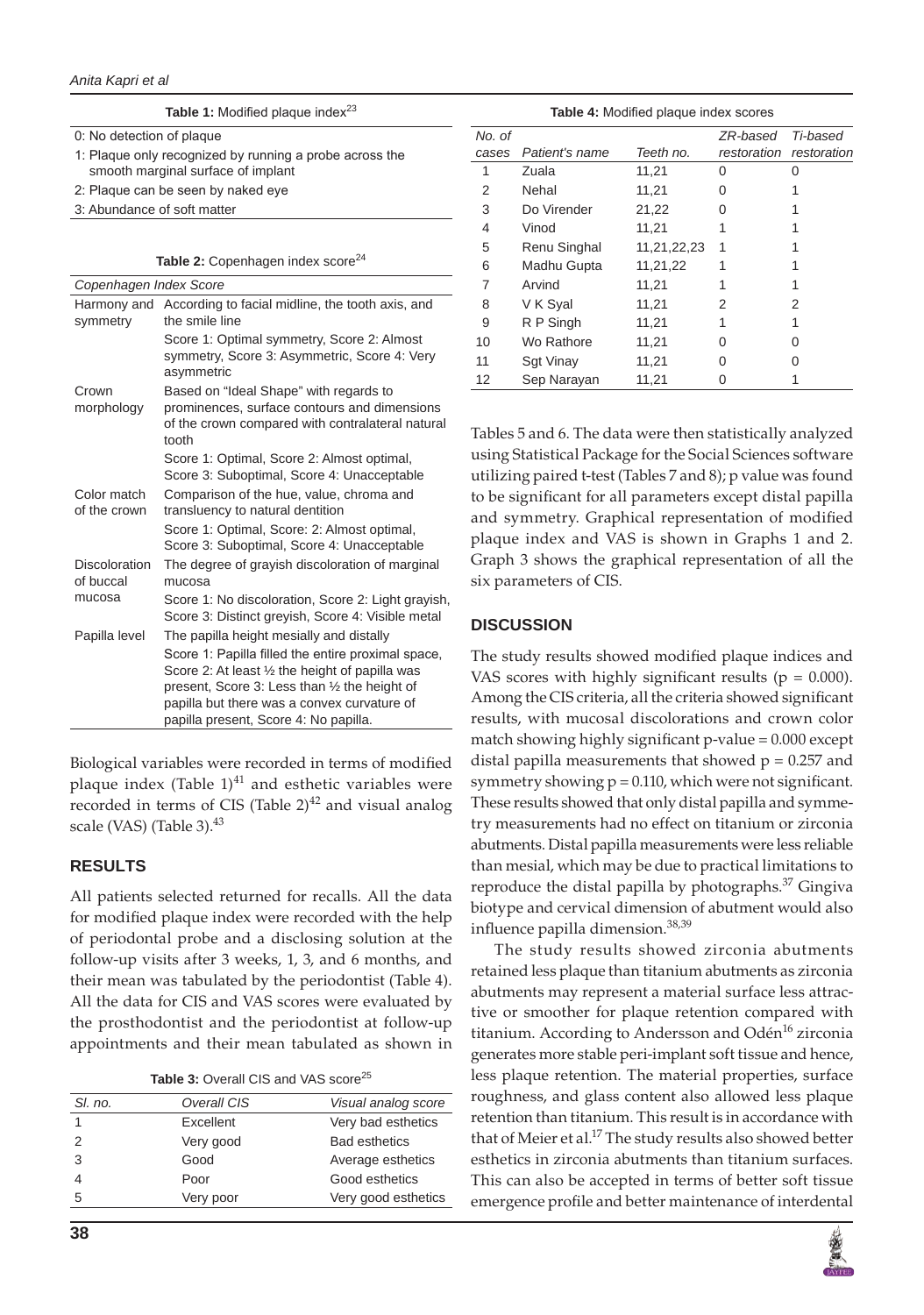*In vivo Evaluation of Zirconia Abutments in Implant supported Restorations in Partially Edentulous Patients*

| Table 5: Copenhagen index score |                  |         |                      |         |                          |         |                |         |                |         |          |         |
|---------------------------------|------------------|---------|----------------------|---------|--------------------------|---------|----------------|---------|----------------|---------|----------|---------|
| No. of                          | Crown morphology |         | Crown color<br>match |         | Mucosal<br>discoloration |         | Mesial papilla |         | Distal papilla |         | Symmetry |         |
| cases                           | With Zr          | With Ti | With Zr              | With Ti | With Zr                  | With Ti | With Zr        | With Ti | With Zr        | With Ti | With Zr  | With Ti |
|                                 |                  |         |                      | っ       |                          | 3       |                |         | 2              |         |          |         |
|                                 |                  |         |                      |         |                          |         |                |         |                |         |          |         |
|                                 |                  |         |                      |         |                          |         |                |         |                |         |          |         |
|                                 |                  |         |                      |         | ◠                        |         |                |         |                |         |          |         |
|                                 |                  |         |                      |         |                          |         |                |         |                |         |          |         |
| 6                               |                  |         |                      |         |                          |         |                |         |                |         |          |         |
|                                 |                  |         |                      |         |                          |         |                |         |                |         |          |         |
| 8                               |                  |         |                      |         | 2                        |         |                |         |                |         |          |         |
| 9                               |                  |         |                      |         |                          |         |                |         |                |         |          |         |
| 10                              |                  |         |                      |         |                          |         |                |         |                |         |          |         |
| 11                              |                  |         |                      |         | ◠                        | ◠       | C              |         |                |         |          |         |
| 12                              |                  |         |                      |         |                          |         |                |         |                |         |          |         |

#### **Table 6:** Visual analog scale scores

**Table 7:** Paired sample statistics

|        |                  |             | <i>Implant</i> | <i>Implant</i> |                 |          |        | Std.      | Std. error |
|--------|------------------|-------------|----------------|----------------|-----------------|----------|--------|-----------|------------|
|        |                  |             | restoration    | restoration    | Parameter       | Abutment | Mean   | deviation | mean       |
|        |                  |             | over           | over           | Symmetry        | With Zr  | 1.3333 | 0.48154   | 0.09829    |
| No. of |                  |             | zirconia       | titanium       |                 | With Ti  | 1.5833 | 0.50361   | 0.10280    |
| cases  | Patient's name   | Teeth no.   | abutment       | abutment       | Mucosal         | With Zr  | 1.8333 | 0.70196   | 0.14329    |
|        | Zuala            | 11,21       | 5              | 4              | discoloration   | With Ti  | 3.0833 | 0.50361   | 0.10280    |
| 2      | Nehal            | 11,21       | 5              | 4              | Crown           | With Zr  | 1.3333 | 0.48154   | 0.09829    |
|        |                  |             |                |                | morphology      | With Ti  | 1.5033 | 0.65386   | 0.13347    |
| 3      | Do Virender      | 21,22       | 5<br>4         |                | Mesial papilla  | With Zr  | 1.7500 | 0.44233   | 0.09029    |
| 4      | Vinod            | 11,21       | 5              | 3              |                 | With Ti  | 1.4167 | 0.50361   | 0.10280    |
| 5      | Renu Singhal     | 11,21,22,23 | 3              | 3              | Distal papilla  | With Zr  | 1.3333 | 0.48154   | 0.09829    |
| 6      | Madhu Gupta      | 11,21,22    | 3              | 3              |                 | With Ti  | 1.1667 | 0.38069   | 0.07771    |
|        |                  |             |                |                | Crown color     | With Zr  | 1.1667 | 0.38069   | 0.07771    |
| 7      | Arvind           | 11,21       | 4              | 3              | match           | With Ti  | 2.4167 | 0.50361   | 0.10280    |
| 8      | V K Syal         | 11,21       | 3              | 3              | Visual analog   | With Zr  | 4.4167 | 0.88055   | 0.17974    |
| 9      | R P Singh        | 11,21       | 5              | 3              | scale scores    | With Ti  | 3.5000 | 0.51075   | 0.10426    |
| 10     | Wo Rathore       | 11,21       | 5              | 4              | Modified plaque | With Zr  | 0.5833 | 0.65386   | 0.13347    |
|        |                  |             |                |                | index           | With Ti  | 0.8333 | 0.56466   | 0.11526    |
| 11     | <b>Sgt Vinay</b> | 11,21       | 5              | 4              | Overall CIS     | With Zr  | 8.5833 | 1.74248   | 0.35568    |
| 12     | Sep Narayan      | 11,21       | 5              | 4              |                 | With Ti  | 11.250 | 1.25974   | 0.25714    |

#### **Table 8:** Paired sample t-test

|                            |            |               | Std error |            | 95% CI of the difference |           |    | Sig        |
|----------------------------|------------|---------------|-----------|------------|--------------------------|-----------|----|------------|
| Parameter                  | Mean       | Std deviation | mean      | Lower      | Upper                    | t-value   | df | (2-tailed) |
| Modified plaque index      | $-2.5000$  | 0.44233       | 0.09029   | $-0.43678$ | $-0.06322$               | $-2.769$  | 23 | 0.011      |
| CIS overall                | $-2.66667$ | 1.12932       | 0.23052   | $-3.14354$ | $-2.18980$               | $-11.568$ | 23 | 0.000      |
| Visual analog scale scores | 0.91667    | 0.65386       | 0.13347   | 0.64056    | 1.19277                  | 6.868     | 23 | 0.000      |
| Crown morphology           | $-0.25000$ | 0.44233       | 0.09029   | $-0.43678$ | $-0.06322$               | $-2.769$  | 23 | 0.011      |
| Crown color match          | $-1.25000$ | 0.44233       | 0.09029   | $-1.43678$ | $-1.06322$               | $-13.844$ | 23 | 0.000      |
| Mucosal discoloration      | $-1.25000$ | 0.44233       | 0.09029   | $-1.43678$ | $-1.06322$               | $-13.844$ | 23 | 0.000      |
| Mesial papilla             | 0.33333    | 0.48154       | 0.09829   | 0.13000    | 0.53667                  | 3.391     | 23 | 0.003      |
| Distal papilla             | 0.16667    | 0.70196       | 0.14329   | $-0.12975$ | 0.46308                  | 1.163     | 23 | 0.257      |
| Symmetry                   | $-0.25000$ | 0.73721       | 0.15048   | $-0.56130$ | 0.06130                  | $-1.661$  | 23 | 0.110      |

papilla with zirconia abutments, thereby resulting in better esthetics.

One of the limitations of this study is that it was not a long-term study; the study period was only 4 years. Longterm study would be required to validate the results.

Also, further only one prosthodontist and periodontist evaluated the outcomes, and patient-reported outcomes were not taken into consideration.

The cumulative incidence of biological complications after 5 years was estimated at 5.2% (95% confidence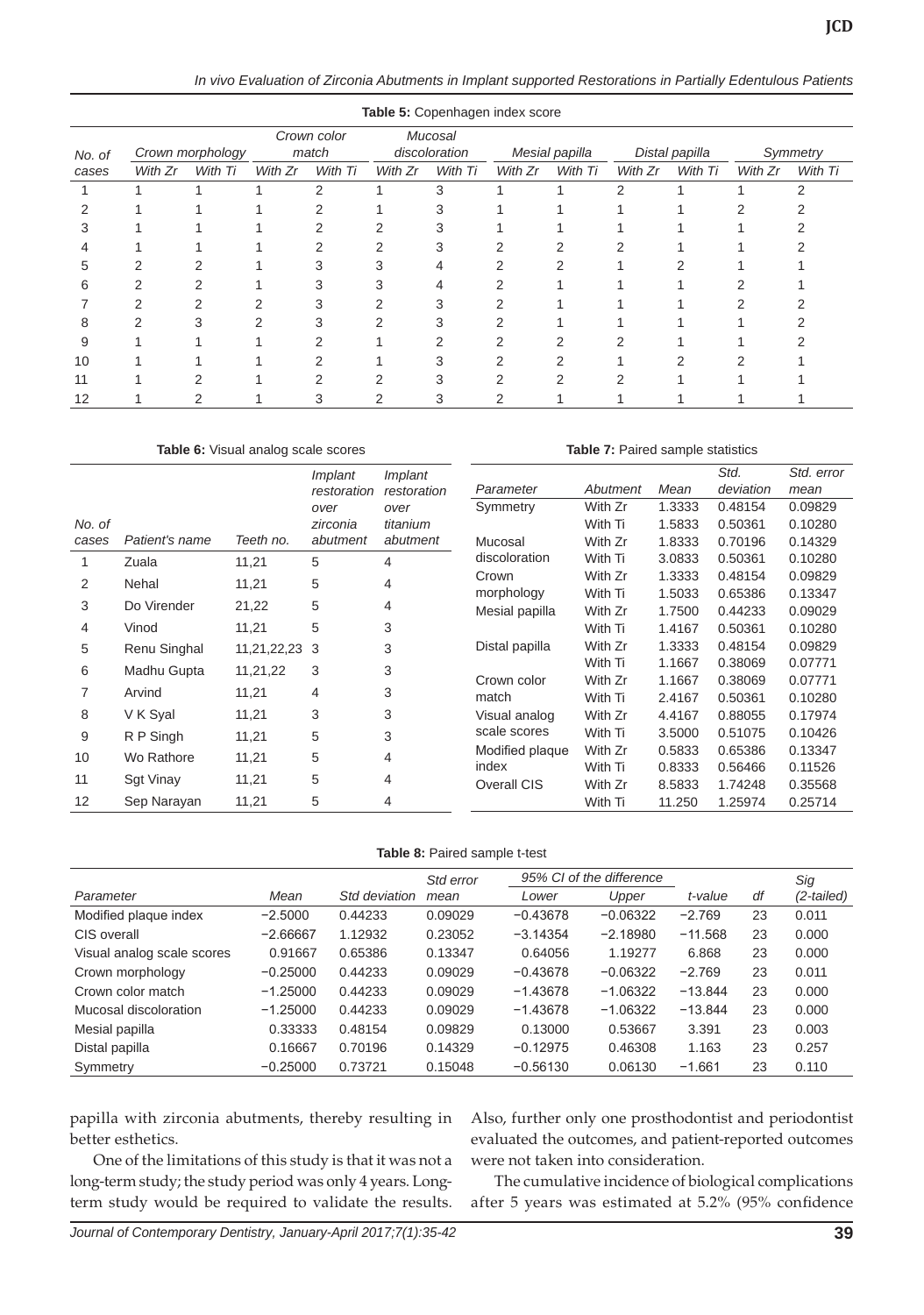*Anita Kapri et al*





**Graph 3:** Copenhagen index score

interval [CI]: 0.4–52%) for zirconia and 7.7% (95% CI: 4.7–12.5%) for titanium abutments. Esthetic complications tended to be more frequent with metal abutments.<sup>25</sup> Zirconia opacity has been useful in adverse clinical situations, e.g., for masking of dyschromic abutment teeth. Zirconia implant abutments can also be used to improve

the esthetic outcome of implant-supported rehabilitations.<sup>35</sup> The study done by Sailer et al<sup>44</sup> had shown results not in accordance to results of this study. They showed that both crowns on zirconia and titanium abutments induced a similar amount of discoloration of the soft tissue compared with the gingiva of natural teeth.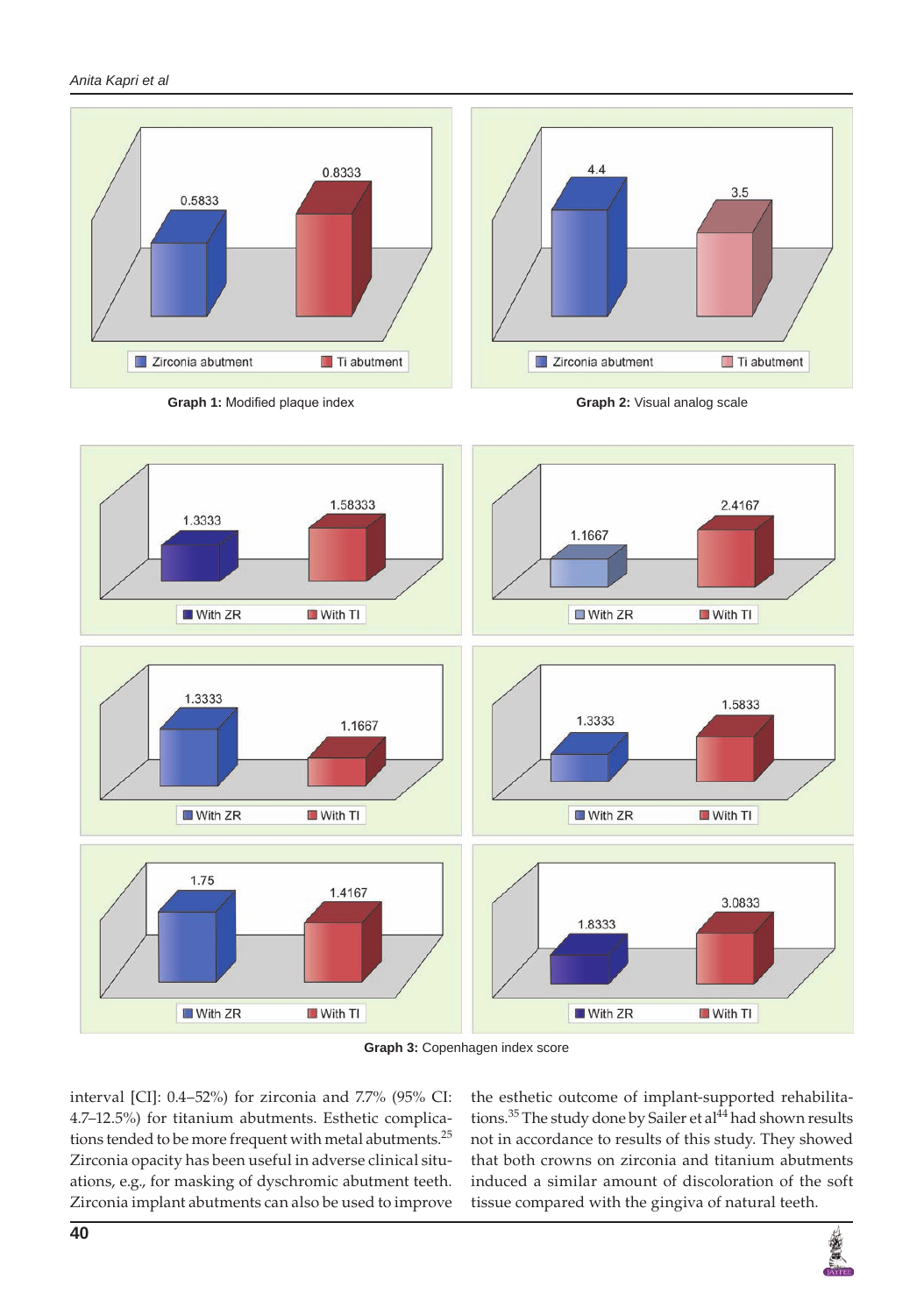## **CONCLUSION**

The study results suggested that zirconia abutments showed significant difference in terms of biological and esthetic outcomes when compared with titanium abutments. Zirconia abutments may be used as a viable alternative to currently available titanium abutments in implant-supported restorations, especially in the esthetic zone. There is a need for more long-term clinical studies so that zirconia abutments can be used as a viable alternative to titanium abutments.

## **ACKNOWLEDGMENT**

Authors would like to thank their colleagues from the Army Dental Centre R&R, Naval Institute of Dental Sciences, and INHS Asvini who provided insight and expertise that greatly assisted the research work.

# **REFERENCES**

- 1. Osman RB, Swain MV. A critical review of dental implant materials with an emphasis on titanium *versus* zirconia. Materials 2015 Mar;8(3):932-958.
- 2. Adell R, Lekholm U, Rockler B, Brånemark PI. A 15-year study of osseointegrated implants in the treatment of the edentulous jaw. Int J Oral Surg 1981 Dec;10(6):387-416.
- 3. Glauser R, Sailer I, Wohlwend A, Studer S, Schibli M, Schärer P. Experimental zirconia abutments for implant-supported single-tooth restorations in esthetically demanding regions: 4-year results of a prospective clinical study. Int J Prosthodont 2004 May-Jun; 17(3):285-290.
- 4. Kohal RJ, Weng D, Bächle M, Strub JR. Loaded custom-made zirconia and titanium implants show similar osseointegration: an animal experiment. J Periodontol 2004 Sep; 75(9): 1262-1268.
- 5. Prestipino V, Ingber A. Esthetic high-strength implant abutments. Part I. J Esthet Dent 1993 Jan-Feb;5(1):29-36.
- 6. Prestipino V, Ingber A. Esthetic high-strength implant abutments. Part II. J Esthet Dent 1993 Mar-Apr;5(2):63-68.
- 7. Prestipino V, Ingber A. All-ceramic implant abutments: esthetic indications. J Esthet Dent 1996 Jan;8(6):255-262.
- 8. Bressan E, Paniz G, Lops D, Corazza B, Romeo E, Favero G. Influence of abutment material on the gingival color of implant-supported all-ceramic restorations: a prospective multicenter study. Clin Oral Implants Res 2010 Jun;22(6): 631-637.
- 9. Nakamura K, Kanno T, Milleding P, Örtengren U. Zirconia as a dental implant abutment material: a systematic review. Int J Prosthodont 2010 Jul-Aug;23(4):299-309.
- 10. Holst S, Blatz MB, Hegenbarth E, Wichmann M, Eitner S. Prosthodontic considerations for predictable single-implant esthetics in the anterior maxilla. J Oral Maxillofac Surg 2005 Sep;63 (9 Suppl 2):89-96.
- 11. Andersson B, Schärer P, Simion M, Bergström C. Ceramic implant abutments used for short-span fixed partial dentures: a prospective 2-year multicenter study. Int J Prosthodont 1999 Jul-Aug;12(4):318-324.
- 12. Andersson B, Taylor A, Lang B, Scheller H, Schärer P, Sorensen JA, Tarnow D. Alumina ceramic implant abutments

used for single-tooth replacement: a prospective 1- to 3-year multicenter study. Int J Prosthodont 2001 Sep-Oct;14(5): 432-438.

- 13. Studer S, Wohlwend A, Schärer P. Ein Behandlungskonzept für die Implantatversorgung der Einzelzahnlücke unter Berücksichtigung parodontaler Aspekte bei Anwendung eines experimentellen Zirkonoxidabutments. Teil 2: Prothetische und zahntechnische Erfahrungen. Parodontologie 1996;9:97-118.
- 14. Wohlwend A, Studer S, Schärer P. Das ZirkonoxidabutmentEin neues vollkeramisches Konzept zur ästhetischen Verbesserung der Suprastruktur in der Implantologie. Quintessenz Zahntechnik 1996 Apr;22:364-381.
- 15. Abrahamsson I, Berglundh T, Glantz P-O, Lindhe J. The mucosal attachment at different abutments. An experimental study in dogs. J Clin Periodontol 1998 Sep;25(9):721-727.
- 16. Andersson M, Odén A. A new all-ceramic crown. Acta Odontol Scand 1993;21:59-64.
- 17. Meier R, Hauser-Gerspach I, Lüthy H, Meyer J. Adhesion of oral streptococci to all-ceramics dental restorative materials in vitro. J Mater Sci Mater Med 2008 Oct;19(10):3249-3253.
- 18. Zeng K, Odén A, Rowcliffe D. Flexure tests on dental ceramics. Int J Prosthodont 1996 Sep-Oct;9(5):434-439.
- 19. Hegenbarth EA. Procera aluminum oxide ceramics: a new way to achieve stability, precision, and esthetics in all-ceramic restorations. Quintessence Dent Technol 1996;19:21-34.
- 20. Lüthy, H. Strength and toughness of dental ceramics. In: Mörmann WH, editor. CAD/CAM in esthetic dentistry. Chicago (IL): Quintessence; 1996. p. 229-239.
- 21. Drouin, JM.; Cales, B. Yttria-stabilized zirconia ceramic for improved hip joint head. In: Proceedings of the seventh international symposium on ceramics in medicine, Turku, Finland. Oxford: Butterworth-Heinemann; 1994. p. 389-394.
- 22. Richter, HG.; Burger, W.; Osthues, F. Ziconia for medical implants: the role of strength properties. In: Proceedings of the seventh international symposium on ceramics in medicine, Turku, Finland. Oxford: Butterworth-Heinemann; 1994. p. 401-406.
- 23. Kelly JR, Nishimura I, Campbell SD. Ceramics in dentistry: historical roots and current perspectives. J Prosthet Dent 1996 Jan;75(1):18-32.
- 24. Scarano A, Piattelli M, Caputi S, Favero GA, Piattelli A. Bacterial adhesion on commercially pure titanium and zirconium oxide disks, an in vivo human study. J Periodontol 2004 Feb;75(2):292-296.
- 25. Manicone PF, Rossi Iommetti P, Raffaelli L. An overview of zirconia ceramics: basic properties and clinical applications. J Dent 2007 Nov;35(11):819-826.
- 26. Rimondini L, Cerroni L, Carrassi A, Torricelli P. Bacterial colonization of zirconia ceramic surfaces: an in vitro and in vivo study. Int J Oral Maxillofac Implants 2002 Nov-Dec;17(6):793-798.
- 27. Nascimento C, da Rocha Aguiar C, Pita MS, Pedrazzi V, de Albuquerque RF Jr, Ribeiro RF. Oral biofilm formation on the titanium and zirconia substrates. Microsc Res Tech 2013 Feb;76(2):126-132.
- 28. Welander M, Abrahamsson I, Berglundh T. The mucosal barrier at implant abutments of different materials. Clin Oral Implants Res 2008 Jul;19(7):635-641.
- 29. Lima EM, Koo H, Vacca-Smith AM, Rosalen PL, Del Bel Cury AA. Adsorption of salivary and serum proteins, and bacterial adherence on titanium and zirconia ceramic surfaces. Clin Oral Implants Res 2008 Aug;19(8):780-785.